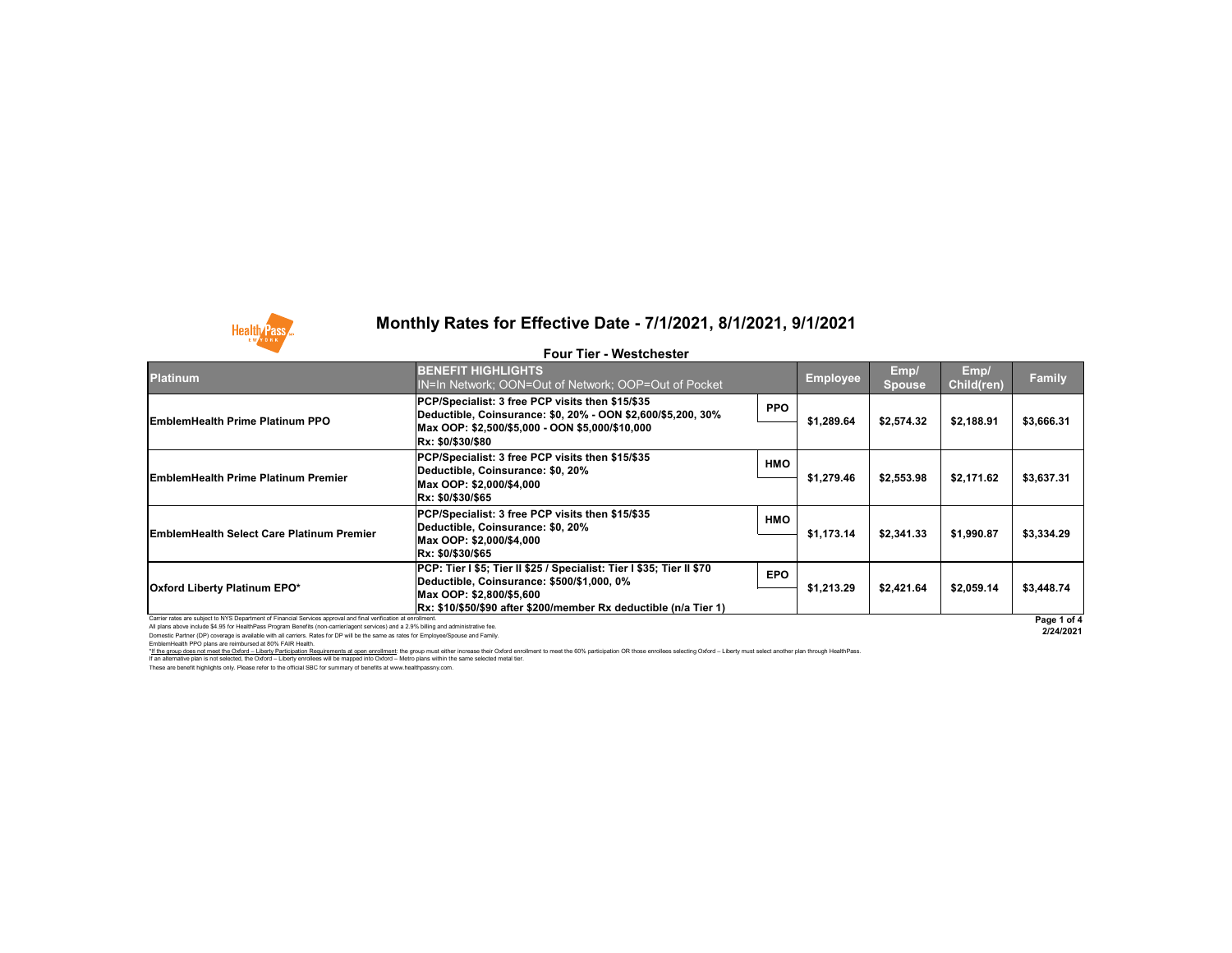EmblemHealth PPO plans are reimbursed at 80% FAIR Health.

These are benefit highlights only. Please refer to the official SBC for summary of benefits at www.healthpassny.com. \*If the group does not meet the Oxford – Liberty Participation Requirements at open enrollment: the group must either increase their Oxford enrollment to meet the 60% participation OR those enrollees selecting Oxford – Lib If an alternative plan is not selected, the Oxford – Liberty enrollees will be mapped into Oxford – Metro plans within the same selected metal tier.

| <b>Gold</b>                                                                                                                                                                                                                                                                                                                                                                                        | <b>BENEFIT HIGHLIGHTS</b><br>IN=In Network; OON=Out of Network; OOP=Out of Pocket                                                                                                                                                                             | Employee                 | Emp/<br>Spouse | Emp/<br>Child(ren) | Family                   |
|----------------------------------------------------------------------------------------------------------------------------------------------------------------------------------------------------------------------------------------------------------------------------------------------------------------------------------------------------------------------------------------------------|---------------------------------------------------------------------------------------------------------------------------------------------------------------------------------------------------------------------------------------------------------------|--------------------------|----------------|--------------------|--------------------------|
| <b>EmblemHealth Prime Gold PPO</b>                                                                                                                                                                                                                                                                                                                                                                 | PCP/Specialist: 3 free PCP visits then \$25/\$40<br> Deductible, Coinsurance: \$1,300/\$2,600, 30% - OON \$3,500/\$7,000, 40%<br> Max OOP: \$5,500/\$11,000 - OON \$7,500/\$15,000<br> Rx: \$0/\$35/\$100                                                     | <b>PPO</b><br>\$1,044.17 | \$2,083.39     | \$1,771.63         | \$2,966.72               |
| <b>EmblemHealth Prime Gold Premier</b>                                                                                                                                                                                                                                                                                                                                                             | PCP/Specialist: 3 free PCP visits then \$25/\$40<br>Deductible, Coinsurance: \$450/\$900, 30%<br>Max OOP: \$5,600/\$11,200<br><b>Rx: \$0/\$40/\$80</b>                                                                                                        | <b>HMO</b><br>\$1,043.01 | \$2,081.07     | \$1,769.65         | \$2,963.43               |
| <b>EmblemHealth Prime Gold Virtual</b>                                                                                                                                                                                                                                                                                                                                                             | PCP/Specialist: Virtual \$0/n/a, Office \$40/60<br> Deductible, Coinsurance: Virtual \$0/n/a, Office \$500/\$1,000,30%<br> Max OOP: Virtual & Office \$7,800/\$15,600  <br> Rx: Virtual \$0/\$40/\$80, Office \$0/\$40 after Deductible/\$80 after Deductible | <b>EPO</b><br>\$987.54   | \$1,970.12     | \$1,675.36         | \$2,805.32               |
| <b>EmblemHealth Select Care Gold Premier</b>                                                                                                                                                                                                                                                                                                                                                       | PCP/Specialist: 3 free PCP visits then \$25/\$40<br>Deductible, Coinsurance: \$450/\$900, 30%<br>Max OOP: \$5,600/\$11,200<br> Rx: \$0/\$40/\$80                                                                                                              | <b>HMO</b><br>\$956.61   | \$1,908.27     | \$1,622.77         | \$2,717.18               |
| <b>EmblemHealth Select Care Gold Value</b>                                                                                                                                                                                                                                                                                                                                                         | PCP/Specialist: 3 free PCP visits then \$25/\$40<br>Deductible, Coinsurance: \$2,300/\$4,600, 30%<br> Max OOP: \$5,300/\$10,600<br>Rx: \$0/\$40 after Deductible/\$80 after Deductible                                                                        | <b>HMO</b><br>\$904.18   | \$1,803.43     | \$1,533.64         | \$2,567.77               |
| <b>EmblemHealth Millennium Gold Virtual</b>                                                                                                                                                                                                                                                                                                                                                        | PCP/Specialist: Virtual \$0/n/a, Office \$40/60<br> Deductible, Coinsurance: Virtual \$0/n/a, Office \$1,700/\$3,400,30%<br> Max OOP: Virtual & Office \$8,200/\$16,400<br> Rx: Virtual \$0/\$40/\$80, Office\$0/\$40 after Deductible/\$80 after Deductible  | <b>EPO</b><br>\$821.08   | \$1,637.20     | \$1,392.36         | \$2,330.90               |
| <b>Oscar Circle Gold 2000</b>                                                                                                                                                                                                                                                                                                                                                                      | PCP/Specialist: \$25/\$50<br><b>Deductible, Coinsurance: \$2,000/\$4,000, 20%</b><br>Max OOP: \$6,000/\$12,000 <br> Rx: \$10/\$50 after ded/\$100 after ded (Rx ded \$150/\$300)                                                                              | <b>EPO</b><br>\$923.85   | \$1,842.73     | \$1,567.07         | \$2,623.80               |
| Oxford Metro Gold EPO 25/40 G                                                                                                                                                                                                                                                                                                                                                                      | PCP/Specialist: \$25/\$40<br>Deductible, Coinsurance: \$1,250/\$2,500, 20%<br>Max OOP: \$5,500/\$11,000 <br> Rx: \$10/\$65/\$95                                  after \$150/member Rx deductible (n/a Tier 1)                                                | <b>EPO</b><br>\$893.48   | \$1,782.01     | \$1,515.45         | \$2,537.26               |
| <b>Oxford Metro Gold EPO 25/40</b>                                                                                                                                                                                                                                                                                                                                                                 | PCP/Specialist: \$25/\$40<br> Deductible, Coinsurance: \$1,250/\$2,500, 20%<br>Max OOP: \$5,500/\$11,000 <br> Rx: \$10/\$65/\$95 after \$150/member Rx deductible (n/a Tier 1)                                                                                | <b>EPO</b><br>\$916.65   | \$1,828.36     | \$1,554.85         | \$2,603.32               |
| Oxford Liberty Gold EPO 30/60*                                                                                                                                                                                                                                                                                                                                                                     | PCP/Specialist: \$30/\$60<br> Deductible, Coinsurance: \$2,000/\$4,000, 30%<br>Max OOP: \$7,900/\$15,800<br> Rx: \$10/\$50/\$90 after \$200/member Rx deductible (n/a Tier 1)                                                                                 | <b>EPO</b><br>\$990.29   | \$1,975.64     | \$1,680.04         | \$2,813.18               |
| Oxford Liberty Gold EPO 30/60 G*                                                                                                                                                                                                                                                                                                                                                                   | PCP/Specialist: \$30/\$60 <br> Deductible, Coinsurance: \$1,250/\$2,500, 0%<br>Max OOP: \$5,900/\$11,800 <br> Rx: \$10/\$50/\$90 after \$200/member Rx deductible (n/a Tier 1)                                                                                | <b>EPO</b><br>\$1,048.27 | \$2,091.61     | \$1,778.61         | \$2,978.44               |
| Oxford Liberty Gold EPO 25/50 ZD*                                                                                                                                                                                                                                                                                                                                                                  | PCP/Specialist: \$25/\$50<br> Deductible, Coinsurance: \$0, 0%<br>Max OOP: \$5,500/\$11,000<br> Rx: \$10/\$50/\$90 after \$200/member Rx deductible (n/a Tier 1)                                                                                              | <b>EPO</b><br>\$1,137.61 | \$2,270.27     | \$1,930.47         | \$3,233.03               |
| <b>Oxford Liberty Gold HSA 1500 Motion*</b>                                                                                                                                                                                                                                                                                                                                                        | <b>PCP/Specialist: Deductible then 10% coins</b><br> Deductible, Coinsurance: \$1,500/\$3,000, 10%<br> Max OOP: \$5,000/\$10,000<br>Rx: Deductible then \$10/\$50/\$90                                                                                        | <b>EPO</b><br>\$1,008.67 | \$2,012.38     | \$1,711.27         | \$2,865.54               |
| Carrier rates are subject to NYS Department of Financial Services approval and final verification at enrollment<br>All plans above include \$4.95 for HealthPass Program Benefits (non-carrier/agent services) and a 2.9% billing and administrative fee.<br>Domestic Partner (DP) coverage is available with all carriers. Rates for DP will be the same as rates for Employee/Spouse and Family. |                                                                                                                                                                                                                                                               |                          |                |                    | Page 2 of 4<br>2/24/2021 |



# **Monthly Rates for Effective Date - 7/1/2021, 8/1/2021, 9/1/2021**

#### **Four Tier - Westchester**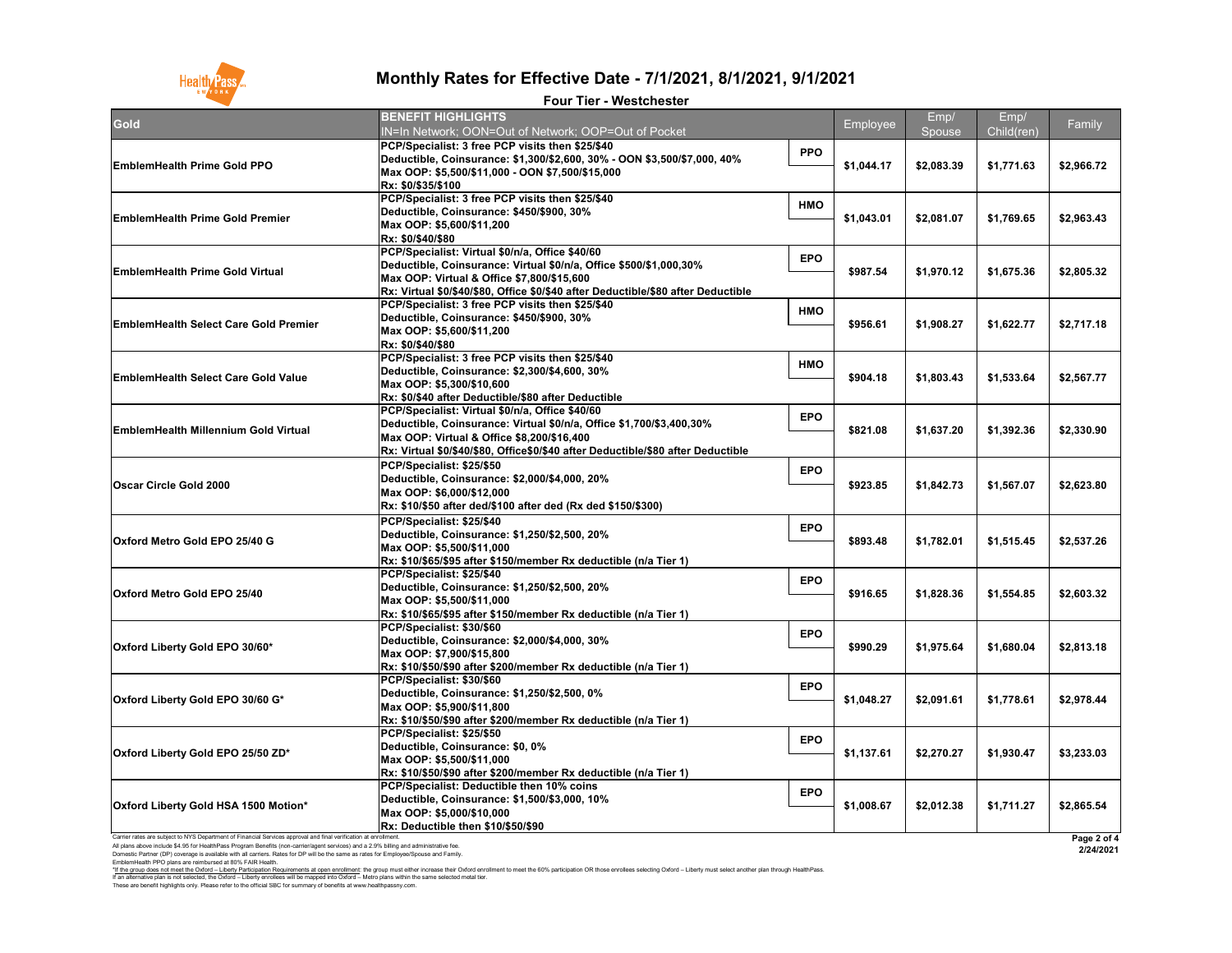Carrier rates are subject to NYS Department of Financial Services approval and final verification at enrollment.

Domestic Partner (DP) coverage is available with all carriers. Rates for DP will be the same as rates for Employee/Spouse and Family.

EmblemHealth PPO plans are reimbursed at 80% FAIR Health.

These are benefit highlights only. Please refer to the official SBC for summary of benefits at www.healthpassny.com. \*If the group does not meet the Oxford - Liberty Participation Requirements at open enrollment: the group must either increase their Oxford enrollment to meet the 60% participation OR those enrollees selecting Oxford - Lib If an alternative plan is not selected, the Oxford – Liberty enrollees will be mapped into Oxford – Metro plans within the same selected metal tier.

**Page 3 of 4**

**2/24/2021**



### **Monthly Rates for Effective Date - 7/1/2021, 8/1/2021, 9/1/2021**

| Silver                                         | <b>BENEFIT HIGHLIGHTS</b><br>IN=In Network; OON=Out of Network; OOP=Out of Pocket                                                                                                                             |            | <b>Employee</b> | Emp/<br><b>Spouse</b> | Emp/<br><b>Child(ren)</b> | <b>Family</b> |
|------------------------------------------------|---------------------------------------------------------------------------------------------------------------------------------------------------------------------------------------------------------------|------------|-----------------|-----------------------|---------------------------|---------------|
| <b>EmblemHealth Prime Silver Premier</b>       | PCP/Specialist: 3 free PCP visits then \$35/\$65<br>Deductible, Coinsurance: \$3,600/\$7,200, 40%<br>Max OOP: \$7,800/\$15,600<br><b>Rx: \$0/\$40/\$80</b>                                                    | <b>HMO</b> | \$897.73        | \$1,790.52            | \$1,522.68                | \$2,549.38    |
| <b>EmblemHealth Select Care Silver Premier</b> | PCP/Specialist: 3 free PCP visits then \$35/\$65<br>Deductible, Coinsurance: \$3,600/\$7,200, 40%<br>Max OOP: \$7,800/\$15,600<br> Rx: \$0/\$40/\$80                                                          | <b>HMO</b> | \$823.87        | \$1,642.80            | \$1,397.13                | \$2,338.88    |
| <b>EmblemHealth Select Care Silver Value</b>   | PCP/Specialist: 3 free PCP visits then \$10/\$55<br>Deductible, Coinsurance: \$6,700/\$13,400, 0%<br>Max OOP: \$6,700/\$13,400<br>Rx: \$0/\$0 after Deductible/\$0 after Deductible                           | <b>HMO</b> | \$797.07        | \$1,589.21            | \$1,351.57                | \$2,262.50    |
| <b>EmblemHealth Millennium Silver Value G</b>  | PCP/Specialist: 3 free PCP visits then \$10/\$55<br>Deductible, Coinsurance: \$6,700/\$13,400, 0%<br>Max OOP: \$6,700/\$13,400<br>Rx: \$0/\$0 after Deductible/\$0 after Deductible                           | <b>HMO</b> | \$746.05        | \$1,487.14            | \$1,264.81                | \$2,117.07    |
| <b>EmblemHealth Prime Silver HSA</b>           | PCP/Specialist: Deductible then \$30/\$50 copay<br>Deductible, Coinsurance: \$3,000/\$6,000, 40%<br>Max OOP: \$6,000/\$12,000<br>Rx: Deductible then \$15/\$45/\$80                                           | <b>HMO</b> | \$860.78        | \$1,716.62            | \$1,459.86                | \$2,444.07    |
| <b>Oscar Circle Silver 5000</b>                | PCP/Specialist: \$40/\$75<br>Deductible, Coinsurance: \$5,000/\$10,000, 50%<br>Max OOP: \$8,550/\$17,100<br>Rx: \$10/Deductible then 50%/Deductible then 50%                                                  | <b>EPO</b> | \$757.98        | \$1,511.01            | \$1,285.11                | \$2,151.10    |
| <b>Oxford Metro Silver EPO 30/80 G</b>         | PCP/Specialist: \$30/\$80<br>Deductible, Coinsurance: \$3,500/\$7,000, 30%<br>Max OOP: \$8,550/\$17,100<br> Rx: \$10/\$65/\$95                                  after \$150/member Rx deductible (n/a Tier 1) | <b>EPO</b> | \$733.56        | \$1,462.18            | \$1,243.60                | \$2,081.49    |
| <b>Oxford Metro Silver EPO 50/100 ZD</b>       | PCP/Specialist: \$50/\$100<br>Deductible, Coinsurance: \$0, 0%<br>Max OOP: \$8,550/\$17,100<br>Rx: \$10/\$65/\$95 after \$150/member Rx deductible (n/a Tier 1)                                               | <b>EPO</b> | \$857.85        | \$1,710.73            | \$1,454.87                | \$2,435.69    |
| Oxford Liberty Silver EPO 25/50 G*             | PCP/Specialist: \$25/\$50<br>Deductible, Coinsurance: \$4,500/\$9,000, 50%<br>Max OOP: \$8,550/\$17,100<br> Rx: \$10/\$50/\$90 after \$200/member Rx deductible (n/a Tier 1)_                                 | <b>EPO</b> | \$850.24        | \$1,695.54            | \$1,441.95                | \$2,414.03    |
| Oxford Liberty Silver EPO 40/70*               | PCP/Specialist: \$40/\$70<br>Deductible, Coinsurance: \$3,000/\$6,000, 35%<br>Max OOP: \$8,550/\$17,100 <br> Rx: \$10/\$50/\$90 after \$200/member Rx deductible (n/a Tier 1)                                 | <b>EPO</b> | \$876.38        | \$1,747.80            | \$1,486.38                | \$2,488.51    |
| Oxford Liberty Silver EPO 50/100 ZD*           | PCP/Specialist: \$50/\$100<br>Deductible, Coinsurance: \$0, 0%<br>Max OOP: \$8,550/\$17,100<br> Rx: \$10/\$65/\$95                                  after \$150/member Rx deductible (n/a Tier 1)             | <b>EPO</b> | \$993.06        | \$1,981.17            | \$1,684.74                | \$2,821.06    |
| <b>Oxford Liberty Silver HSA 4000 Motion*</b>  | <b>PCP/Specialist: Deductible then 20% coins</b><br>Deductible, Coinsurance: \$4,000/\$8,000, 20%<br>Max OOP: \$6,650/\$13,300<br>Rx: Deductible then \$10/\$50/\$90                                          | <b>EPO</b> | \$813.75        | \$1,622.55            | \$1,379.91                | \$2,310.03    |

#### **Four Tier - Westchester**

All plans above include \$4.95 for HealthPass Program Benefits (non-carrier/agent services) and a 2.9% billing and administrative fee.